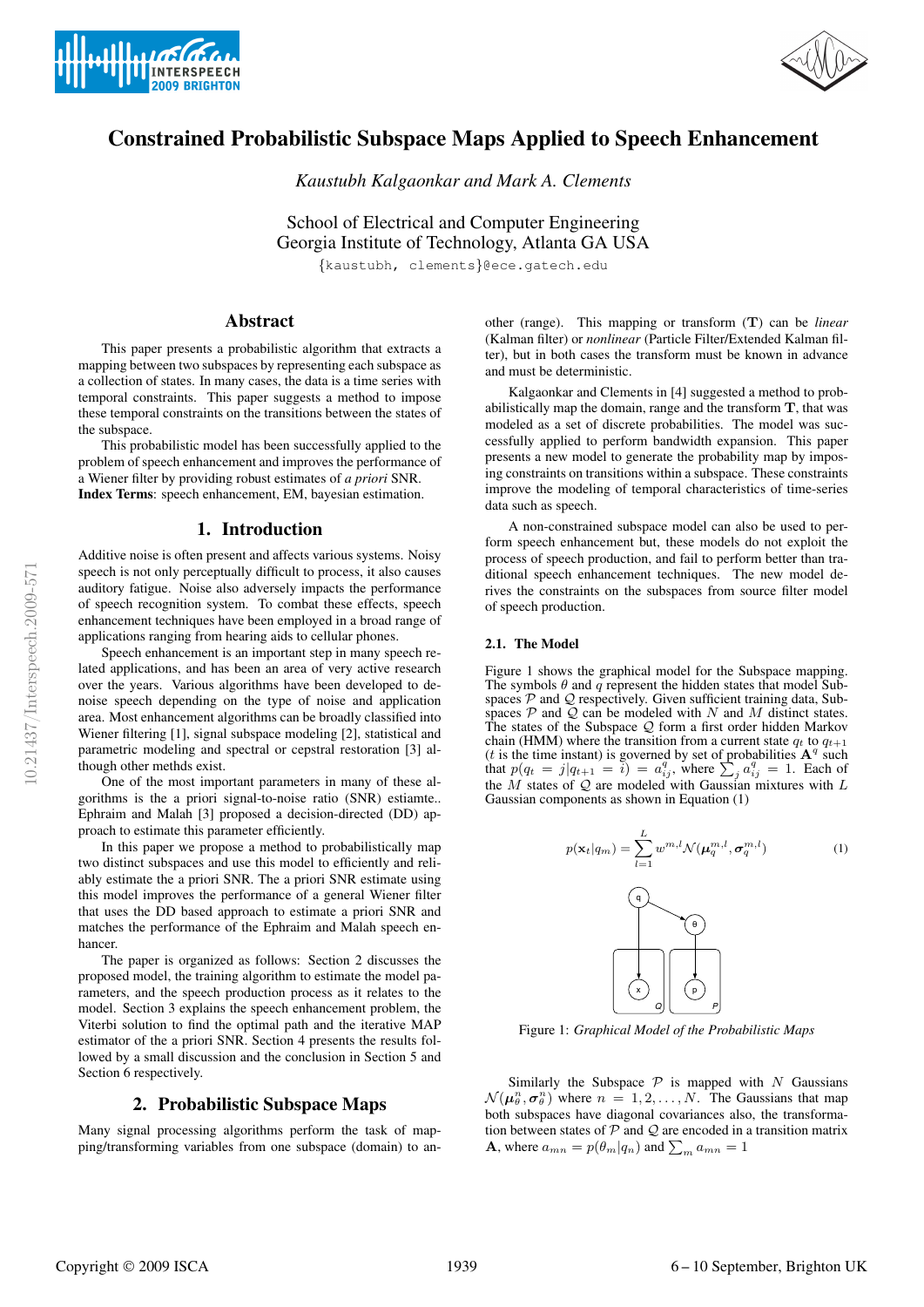#### 2.2. Parameter Estimation using EM

Each subspace of the model has a different structure, and different set of parameters. The Subspace  $Q$  is modeled with a HMM which has three parameters to estimate,  $\Lambda = {\pi, \mathbf{A}^q, p(\mathbf{x}_t|q_m)}$ , where  $\pi$  are the initial probabilities of the states. Estimation of these parameters is performed using standard expectation maximization (EM) [5], that involves two steps:

Compute the a posteriori probabilities during the E-step:

$$
p(\mathbf{x}_t, \mathbf{p}_t | q_m, \theta_n) = \frac{p(\mathbf{x}_t, \mathbf{p}_t, q_m, \theta_n)}{\sum_{m=1}^M \sum_{n=1}^N p(\mathbf{x}_t, \mathbf{p}_t, q_m, \theta_n)}
$$
(2)

where the joint probability is given by Equation (3)

$$
p(\mathbf{x}_t, \mathbf{p}_t, q_m, \theta_n) = p(\mathbf{p}_t | \theta_n) p(\theta_n | q_m) p(\mathbf{x}_{(1:t)}, q_m)
$$
 (3)

As the Subspace  $Q$  is modeling a time series the term  $p(\mathbf{x}_{(1:t)}, q_m)$  is the probability of observing a sequence of x upto time instant  $t$ , this is computed using the forward-backward algorithm for HMM [6].

In the M-step, the complete data likelihood  $\mathcal L$  is maximized:

$$
\mathcal{L} = \mathbf{E}_{q,\theta|\mathbf{x},\mathbf{p},\Omega} \{ \log p(\mathbf{x}_t, \mathbf{p}_t, q_m, \theta_n) \}
$$
(4)

where  $\Omega = {\Lambda, \mathbf{A}, \Theta}$ , are the complete model parameters.

Parameter estimation is performed by alternatively solving Equations (3) and (4). Details of the parameter estimation will not be presented here due to space constraints.

Solving for the parameter of Subspace Q

$$
\pi_m = \frac{\sum_{n=1}^{N} p(q_m, \theta_n | \mathbf{x}_t, \mathbf{p}_t)}{\sum_{n=1}^{M} \sum_{n=1}^{N} p(q_m, \theta_n | \mathbf{x}_t, \mathbf{p}_t)}
$$
(5)

$$
a_{ms}^q = \frac{\sum_{t=1}^{T-1} \sum_{n=1}^N p(q_m, q_s, \theta_n | \mathbf{x}_t, \mathbf{p}_t)}{\sum_{t=1}^{T-1} \sum_{n=1}^M \sum_{n=1}^N p(q_m, \theta_n | \mathbf{x}_t, \mathbf{p}_t)}
$$
(6)

$$
\sum_{t=1}^{n} \sum_{m=1}^{n} \sum_{n=1}^{n} p(q_m, \theta_n | \mathbf{x}_t, \mathbf{p}_t)
$$

$$
\sum_{t=1}^{n} \sum_{n} p(q_t^t | \theta_n | \mathbf{x}_t, \mathbf{p}_t)
$$

$$
w^{m,l} = \frac{\sum_{t=1}^{N} p(q_m^l, \theta_n | \mathbf{x}_t, \mathbf{p}_t)}{\sum_{t=1}^{N} \sum_{t=1}^{N} p(q_m, \theta_n | \mathbf{x}_t, \mathbf{p}_t)} \tag{7}
$$

$$
\mu_q^{m,l} = \frac{\sum_{t=1}^T \sum_{n=1}^N p(q_m^l, \theta_n | \mathbf{x}_t, \mathbf{p}_t) \mathbf{x}_t}{\sum_{t=1}^T \sum_{n=1}^N p(q_m, \theta_n | \mathbf{x}_t, \mathbf{p}_t)}
$$
(8)

$$
\sigma_q^{m,l} = \frac{\sum_{t=1}^T \sum_{n=1}^N p(q_m^l, \theta_n | \mathbf{x}_t, \mathbf{p}_t) (\mathbf{x}_t - \boldsymbol{\mu}_q^{m,l})^2}{\sum_{t=1}^T \sum_{n=1}^N p(q_m, \theta_n | \mathbf{x}_t, \mathbf{p}_t)}
$$
(9)

The parameters of the HMM can be efficiently computed using Equations (5) through (9) and a modified version of Baum-Welch method [6].

Parameters of Subspace  $P$ ,  $\Theta = {\mu_{\theta}, \sigma_{\theta}}$  can be similarly estimated.

#### 2.3. Speech Production and Probabilistic Subspace Maps

The source filter model breaks speech production into two blocks: the glottal source which provides the excitation and the Vocal Tract (VT) which shapes the excitation to produce speech. It is impossible to know the real excitation and VT characteristics even while measuring the pressure or velocity at the lips of the talker. Without actual measurements, it is possible to make multiple indirect observations of both the vocal tract and excitation. The speech spectrum is one such observation.

The physiology of the talker who performs at finite speed, and has a vocal tract with finite flexibility, imposes constraints on the vocal tract time series that will be used to model the Subspace Q. We model the actual vocal tract as the hidden state in Subspace Q. The anatomical constraints put physical restrictions on transition between the states ' $q_m$ ' of the Subspace Q. Linear Prediction Coefficients, Partial Correlation coefficients, Log Area Ratios and Line Spectral Pairs (LSP) all provide valid observations that can help infer the true state of Subspace Q, the actual vocal tract shape. In these experiments LSP along with the gain of the predictor polynomial were used as the observations  $x_t$ .

One of the interesting properties about the vocal tract area function is its many-to-one relationship with the speech spectrum, as shown by Kalgaonkar and Clements [7]. This multiplicity explains the many-to-one functional mapping between Subspace Q and Subspace  $P$  which, probabilistically models the magnitude spectra of speech. This simplified model is shown in Figure 2. The shaded circles represent observations of the subspaces.



Figure 2: *Probabilistic Subspace Map for Speech Enhancement*

#### 3. Speech Enhancement

Let  $s$  and  $n$  denote the speech and the uncorrelated additive noise signals and let  $y = s + n$  be the observed signal. Then the speech enhancement problem can be formulated as finding the estimator that minimizes the conditional expectation of distortion $(D)$  given the noisy speech.

$$
\hat{s} = \underset{\hat{s}}{\operatorname{argmin}} \mathbf{E} \{ \mathcal{D}(s, \hat{s}) | y \}
$$
(10)

The problem of enhancement can be efficiently performed in the spectral domain. Applying a short-time Fourier Transform to the observed signal, the problem now becomes  $Y(k, l)$  =  $X(k,l) + N(k,l)$ , where  $Y(k,l)$ ,  $X(k,l)$  and  $N(k,l)$  are the magnitude spectra of the noisy speech, clean speech and noise, for the  $k^{th}$  frame of speech and the  $l^{th}$  frequency bin. The indices  $k$  and  $l$  will be dropped for brevity.

The generalized solution of the problem (10) can be written as  $\ddot{X} = G(\xi, \eta)Y$ , where G is the gain of the denoising filter which is a function of  $\xi = (\frac{X}{N})^2$  the a prior SNR and  $\eta = (\frac{Y}{N})^2$ the a posteriori SNR. This convention is adopted from McAulay et al. [8]

The specifics of the gain function depend on the choice of distortion measure, for a Wiener filter that uses squared-error as a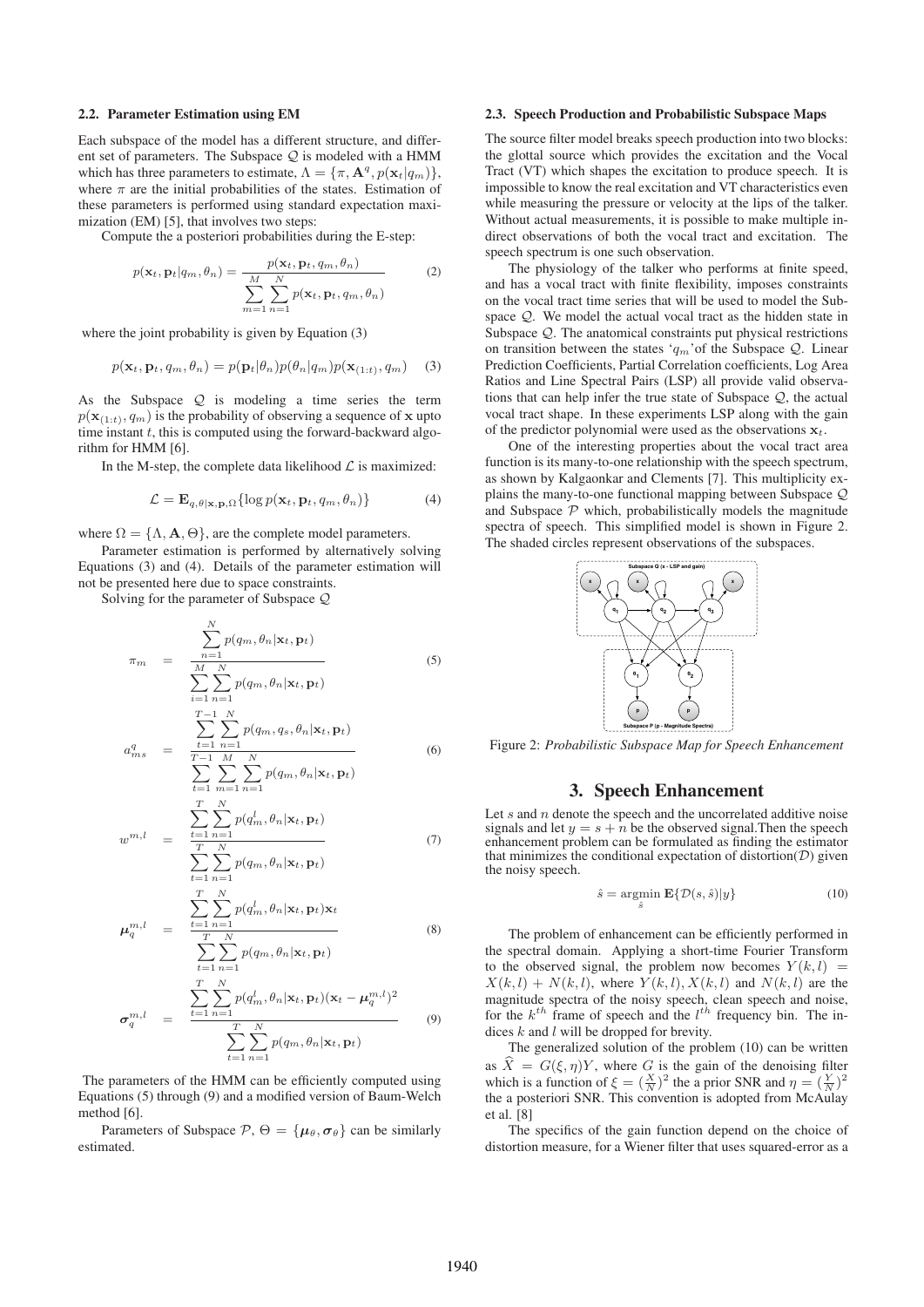distortion measure, the gain function is given by:

$$
G_W(\xi) = \frac{\xi}{1 + \xi} \tag{11}
$$

As seen from the Equation (11), the goal of Wiener filtering is to estimate the a priori SNR (true power spectrum) given the noisy measurements, which is not an easy task. One way to circumvent the problem is to estimate the noise spectrum, and compute the Weiner filter using  $G = \frac{Y^2 - N^2}{Y^2}$ , or use the decision directed approach to compute the a priori SNR.

We solve the problem of estimating the a priori SNR by using the constraint maps explained in Section 2.3. The estimation problem now becomes:

$$
\max_{\mathbf{x}_t, q_{(1:t)}} p(\mathbf{x}_t, q_t | \mathbf{p}_{(1:t)}) = \max_{\mathbf{x}_t} p(\mathbf{x}_t | q_t) \max_{\mathbf{q}_{(1:t)}} p(q_{(1:t)} | \mathbf{p}_{(1:t)}) \tag{12}
$$

The problem in Equation (12) involves two steps. The first step estimates the value of  $x_t$  given an optimum/most likely state  $q_m^*$ at time  $t$  and the second step of the problem is to estimate the most likely state sequence  $q_{(1:t)}^*$  given the spectral observations  $\mathbf{p}_{(1:t)}$ . The two problems are separable and can be independently solved in reverse order.

#### 3.1. Finding the Most Likely State Sequence

The problem of estimating the optimal state sequence can be rewritten as:

$$
\max_{q_{(1:t)}} p(q_{(1:t)}|\mathbf{p}_{(1:t)}) \max_{q_{(1:t)}} \sum_{n=1}^{N} p(q_{(1:t)}, \mathbf{p}_{(1:t)}, \theta_n)
$$
\n(13)

$$
= \left[\max_{q_{(t)}} p(q_t|q_{t-1}) \sum_{n=1}^{N} p(q_t, \mathbf{p}_t, \theta_n)\right] \max_{q_{(1:t-1)}} p(q_{(1:t-1)}|\mathbf{p}_{(1:t-1)})
$$
\n(14)

Equation (14) is solved using the Viterbi algorithm, to yield the most likely path  $q_{(1:t)}^*$  in Subspace  $\mathcal{Q}$ .

#### 3.2. Estimating the Speech Spectrum

Given the most likely path through the Subspace  $Q$ , the task now boils down to estimating the vocal tract parameters  $(\mathbf{x}_t)$  and the a priori SNR. The problem of estimating  $x_t$  given the optimal path can also be framed as:

$$
\max_{\mathbf{x}_t} \sum_{q_t} p(q_t|q^*_{(t-1)}) p(\mathbf{x}_t|q_t) \Phi(q_t)
$$
\n(15)

where  $\Phi(q_t)$  is the  $\sum_{n=1}^{N} p(\mathbf{p}_t|\theta_n) p(\theta_n|q_t)$ . Maximizing (15) with respect to  $\mathbf{x}_t$  gives a simple iteration (16), that generally converges in 3 to 5 steps.

$$
\mathbf{x}_{t}^{(k)} = \frac{\sum_{m=1}^{M} p(q_{t}|q_{(t-1)}^{*}) \Phi(q_{t}) \sum_{l=1}^{L} w^{m,l} \mathcal{N}^{m,l}(\mathbf{x}_{t}^{(k-1)}) (\frac{\mu_{q}^{m,l}}{(\sigma_{q})^{m,l}})}{\sum_{m=1}^{M} p(q_{t}|q_{(t-1)}^{*}) \Phi(q_{t}) \sum_{l=1}^{L} w^{m,l} \mathcal{N}^{m,l}(\mathbf{x}_{t}^{(k-1)}) (\frac{1}{(\sigma_{q})^{m,l}})}
$$
(16)

where 'k' indicates the iteration number.

The a priori spectrum of speech can be estimated from the LSP coefficients and the gain using  $(17)$ 

$$
\widehat{X} = \frac{g^2}{P_{ss}(f)}\tag{17}
$$

where  $P_{ss} = (|A(\exp j2\pi f/f_s)|)^2$ , A is the prediction polynomial estimated form  $x_t$ , and g is the linear prediction gain.

In the presence of noise, the speech signal no longer resides in the Subspace  $\mathcal P$  but is now present in a modified Subspace  $\overline{\mathcal P}$ . The parameters of this new Subspace  $\overline{P}$  can be derived given the noise model. As an example, if the noise  $n$  corrupting the speech s is White and is modeled with mean  $\mu$  and variance  $\sigma$ , the parameters of subspace  $\overline{P}$  are given by Equation (18) and (19)

$$
\mu_{\theta}^{n} = \mu_{\theta}^{n} + \delta \mu \tag{18}
$$

$$
\sigma_{\theta}^{n} = \sigma_{\theta}^{n} + \delta^{2} \sigma \quad where \quad 1 \leq n \leq N \quad (19)
$$

Where  $\delta$  is the variation in the energy between training and estimated noise.

The complete speech enhancement procedure is given in Algorithm 1.

| Algorithm 1 Denoise Speech using the Probabilistic mapping |  |  |  |  |
|------------------------------------------------------------|--|--|--|--|
|------------------------------------------------------------|--|--|--|--|

1: while Noisy Speech do

- 2: Estimate the noise spectrum.
- 3: Update the noise gain  $\delta$ .
- 4: Adapt Subspace  $P$  using Equations (18) and (19).<br>5: Estimate the ML state sequence  $q_{(1,4)}^*$  using Equation
- 5: Estimate the ML state sequence  $q_{(1:t)}^*$  using Equation (14).
- 6: Estimate the the VT parameters using Equation (16).
- 7: Compute the a priori SNR using Equations (17) and noise estimate from Step 2.
- 8: Compute the Wiener gain using Equation (11).
- 9: Estimate the clean speech using the Wiener filter generated in Step 8

10: end while

## 4. Experiments and Results

Experiments were conducted using recordings from six speakers, three males and three females. The recordings were obtained from the Wall Street Journal Database, using 15-20 minutes of 16KHz data from each speaker. Five type of noise recordings 'babble', 'Pink', 'Volvo', 'White' and 'Factory' were selected from the NOISEX-92 database. Speech enhancement tests were conducted on audio data not used in training the model.

Both training and test data were analyzed with a 32 msec Hamming window with 50% overlap between adjacent frames. 16 LSP coefficients were obtained for each frame, which form the observations of Subspace Q. A 512 point FFT was performed for each frame to obtain 257 distinct coefficients for Subspace  $P$ . Models of various sizes  $(M \text{ and } N)$  were trained, but the results presented here are for a model with  $M = 75$  and  $N = 300$ . In our experiments we found that this model size was sufficient for the number of speakers that were involved in the experiments. Reduction in the size of model to  $(M, N) = (40, 100)$  degraded the performance of the system by 0.5 to 1 dB.

A simple three-class, voice activity detector (VAD) based on spectral distance, zero crossing rate, and energy was used to isolate noisy speech frames from noise. Noise was modeled with a 10 component Gaussian mixture model prior to the start of the enhancement procedure. This noise model was continuously updated with the information from the VAD. We used the same noise estimator for the evaluation of the performance of all the enhancement algorithms.

The performance of the system was measured in terms of spectral distortion given by:

$$
D = \frac{20}{KL} \sum_{k=1}^{K} \sum_{l=1}^{L} \left| \left( \log_{10} |X(k, l)| - \log_{10} |\hat{X}(k, l)| \right) \right| \tag{20}
$$

Figure 3 shows comparative performance for four speech enhancement techniques: Wiener Filter (WF) with decision directed a prior SNR estimation, Wiener filter with a prior SNR estimated using constrained Probabilistic maps (WPM), Ephraim and Malah speech enhancer (E&M) [3] and an oracle Wiener filter with perfect knowledge of the speech and noise Spectra (OWF). As seen